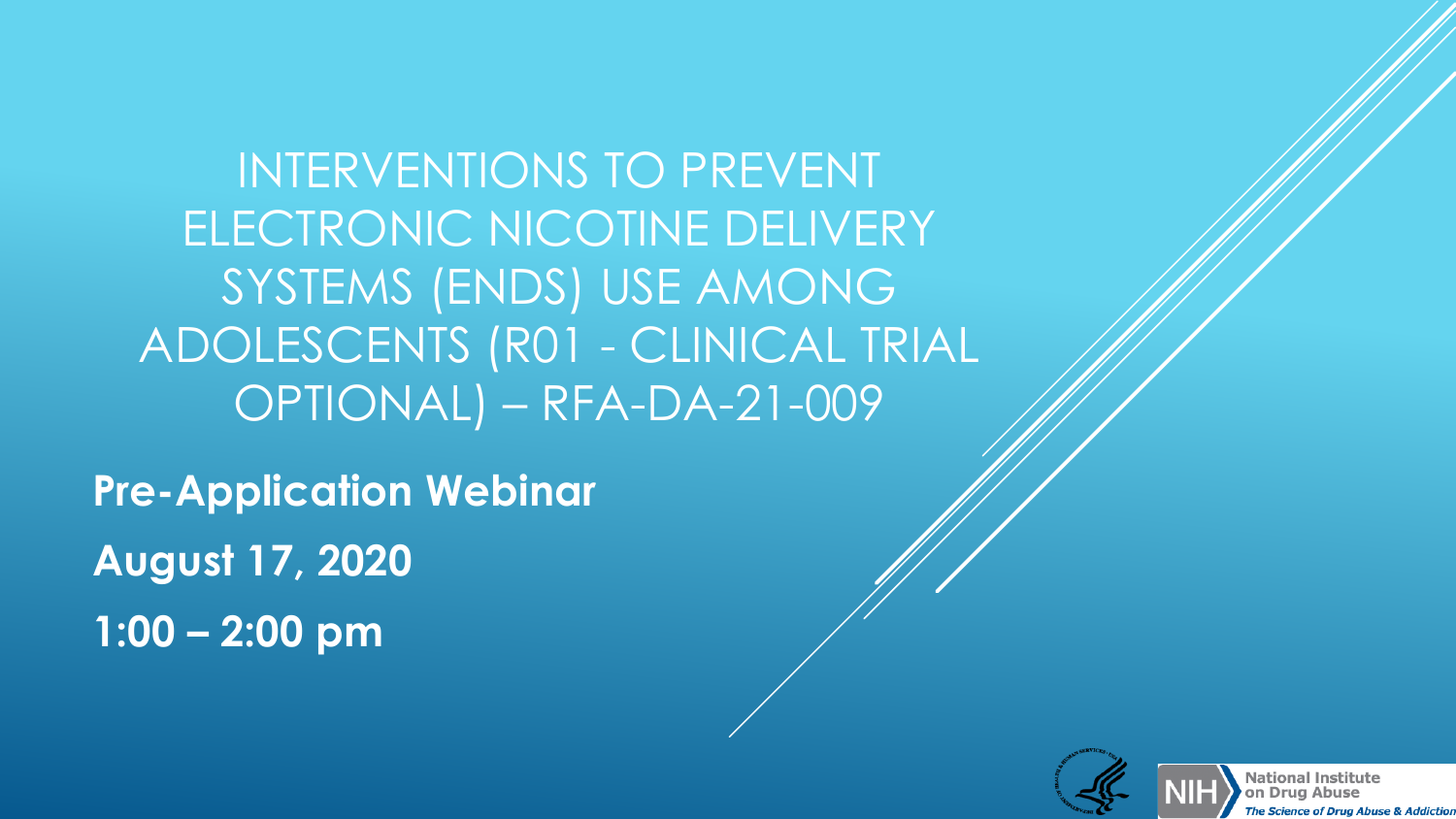

#### OFFICE OF BEHAVIORAL AND SOCIAL SCIENCES RESEARCH (OBSSR)

#### STRATEGIC INITIATIVES, OFFICE OF DISEASE PREVENTION (ODP) DIVISION OF PROGRAM COORDINATION, PLANNING AND

#### NATIONAL CANCER INSTITUTE (NCI)

#### NATIONAL INSTITUTE ON DRUG ABUSE (NIDA)

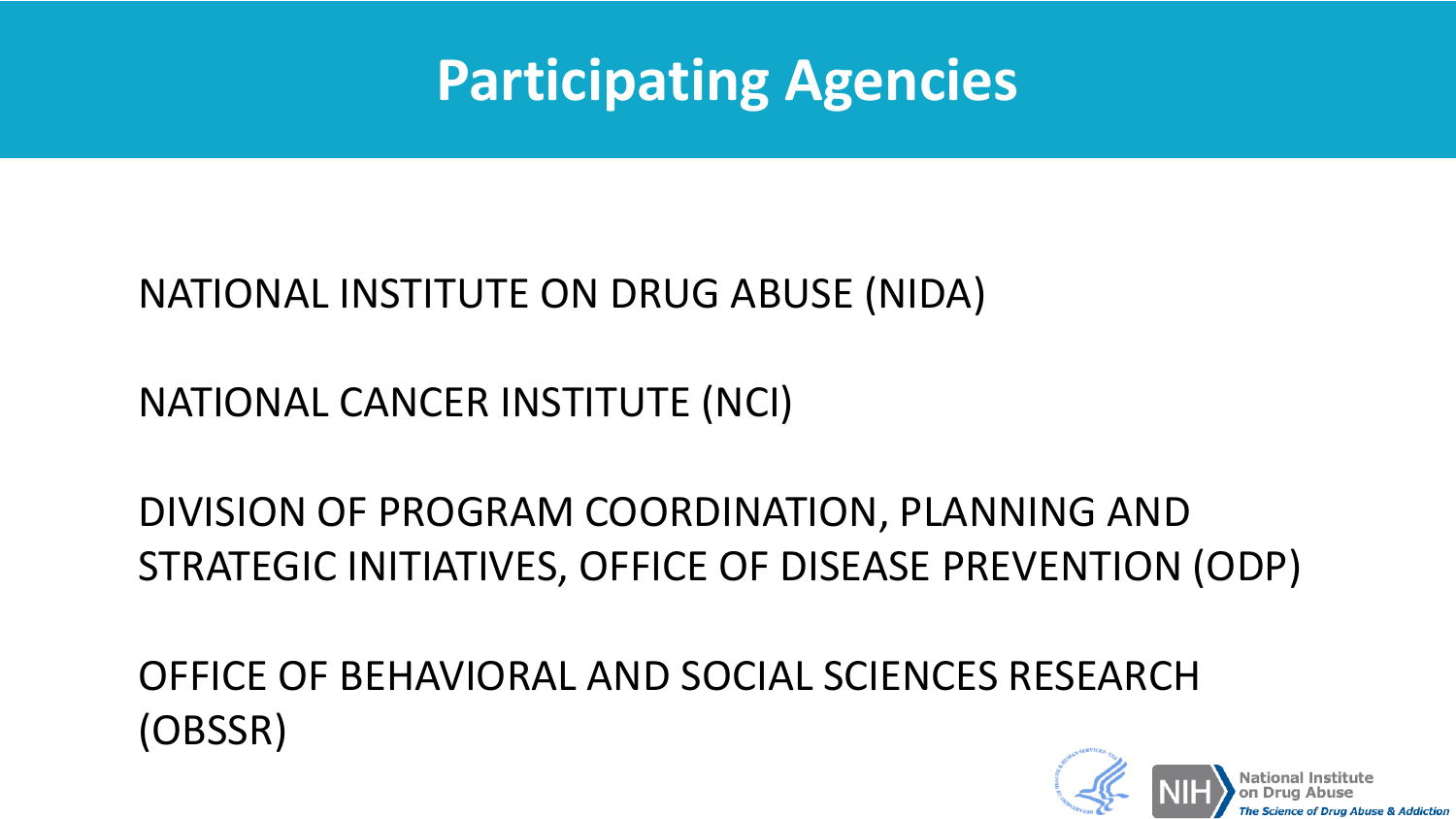# **Funding Opportunity Purpose**

This funding opportunity seeks to support

- 1. Research to test the efficacy or effectiveness of interventions to prevent initiation and/or escalation of electronic nicotine delivery systems (ENDS) use among adolescents;
- 2. Research on the impact of tobacco control policies, including ENDS-specific policies, on adolescent ENDS use behavior.

 based), collaboration with stakeholders and likely program adopters is required to ensure Particularly, for prevention intervention research (e.g., school, community, and clinicfeasibility for implementation, scalability, dissemination and sustainability.

 For this FOA, individuals as young as 12 and as old as 18 encompass the core target age range. Justification for the specific age or age range of the target population is required, including studies that propose targeting youth outside the core age range.

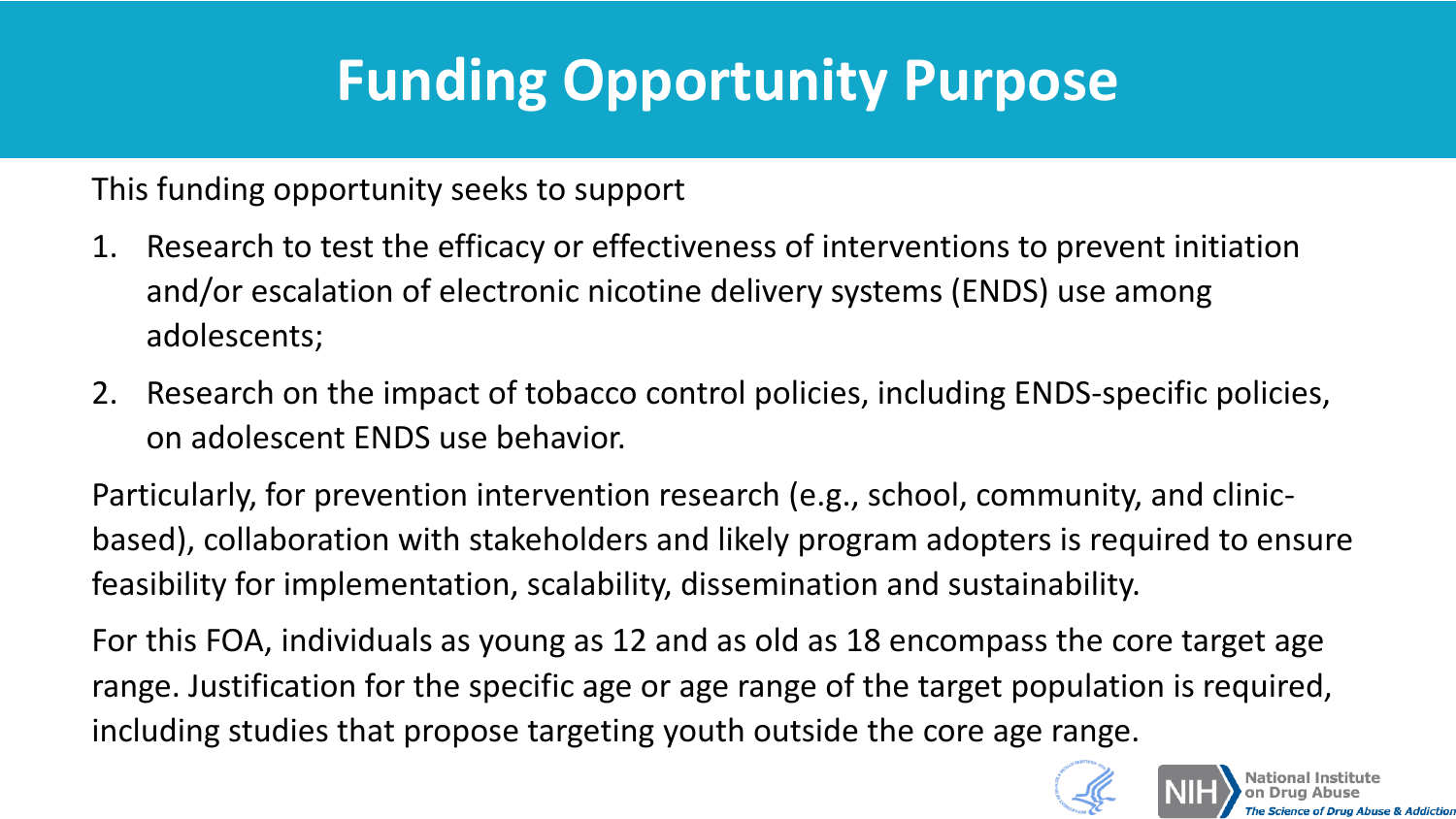# **NIDA interest areas include but not limited to:**

- • Research on interventions to prevent initiation and escalation of ENDS use among adolescents, for example:
	- o Studies testing the efficacy/effectiveness of novel social network strategies that leverage peer leaders or other social influencers;
	- $\circ$  Interventions to prevent the escalation of ENDS use among adolescents already experimenting with e-cigarettes or other ENDS devices
	- $\circ$  Studies that leverage digital technology (e.g., smart phone technologies, mobile apps) and social media for prevention of adolescent ENDS use
- Research on the impact of tobacco control and ENDS-specific policies on adolescent ENDS use outcomes – for example:
	- o Studies examining the impact of tobacco control and ENDS-specific policies (e.g., federal, state, local) on ENDS use behaviors (e.g., initiation and escalation of use)
- Studies may focus on prevention of ENDS containing nicotine, THC, flavorings or other substances, independently, or their co-use

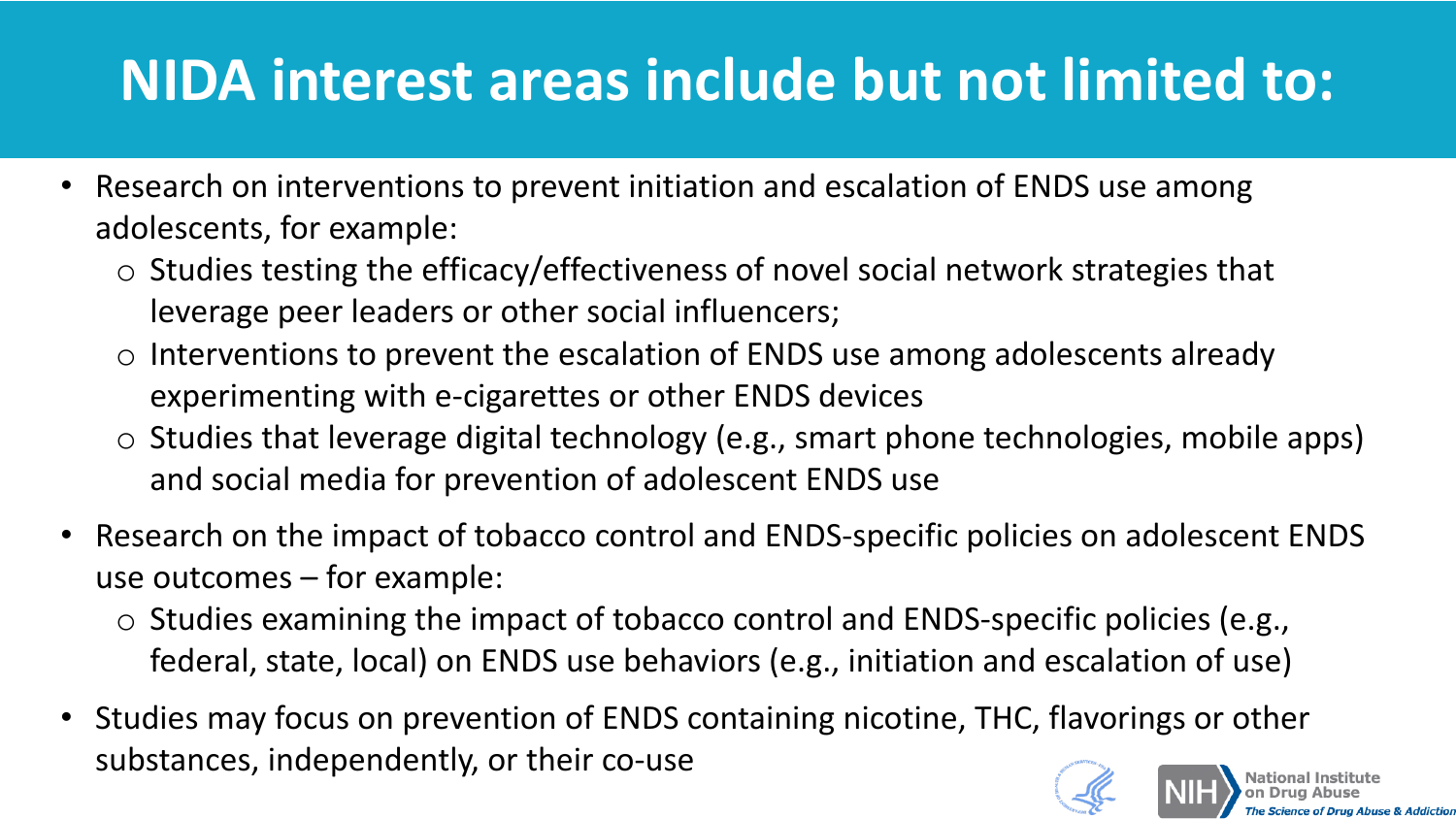# **NCI interest areas include but not limited to:**

- • Studies that develop and test prevention interventions that address determinants of risk and protective factors (e.g., perceptions of risk/benefit, parent/peer influences, media and advertising influences)
- • Intervention research to prevent initiation and escalation of ENDS use among youth, either ENDS use alone, or in the context of dual/poly-tobacco product use (concomitant use of ENDS and other tobacco products), especially escalation to smoked tobacco products
- social media to prevent youth ENDS use • Studies investigating effective approaches for employing digital health technologies and
- • Studies to understand the impact of ENDS-specific policies on prevention of initiation and escalation of youth ENDS use (e.g., smoke-free or ENDS-free policies, point-of-sale or other retail policies, ENDS product pricing policies) and interactive effects with other tobacco control policies

The Science of Drug Abuse & Addictio

 • Studies investigating health care providers' advice and practice aimed at youth ENDS **National Institute on Drug Abuse**  prevention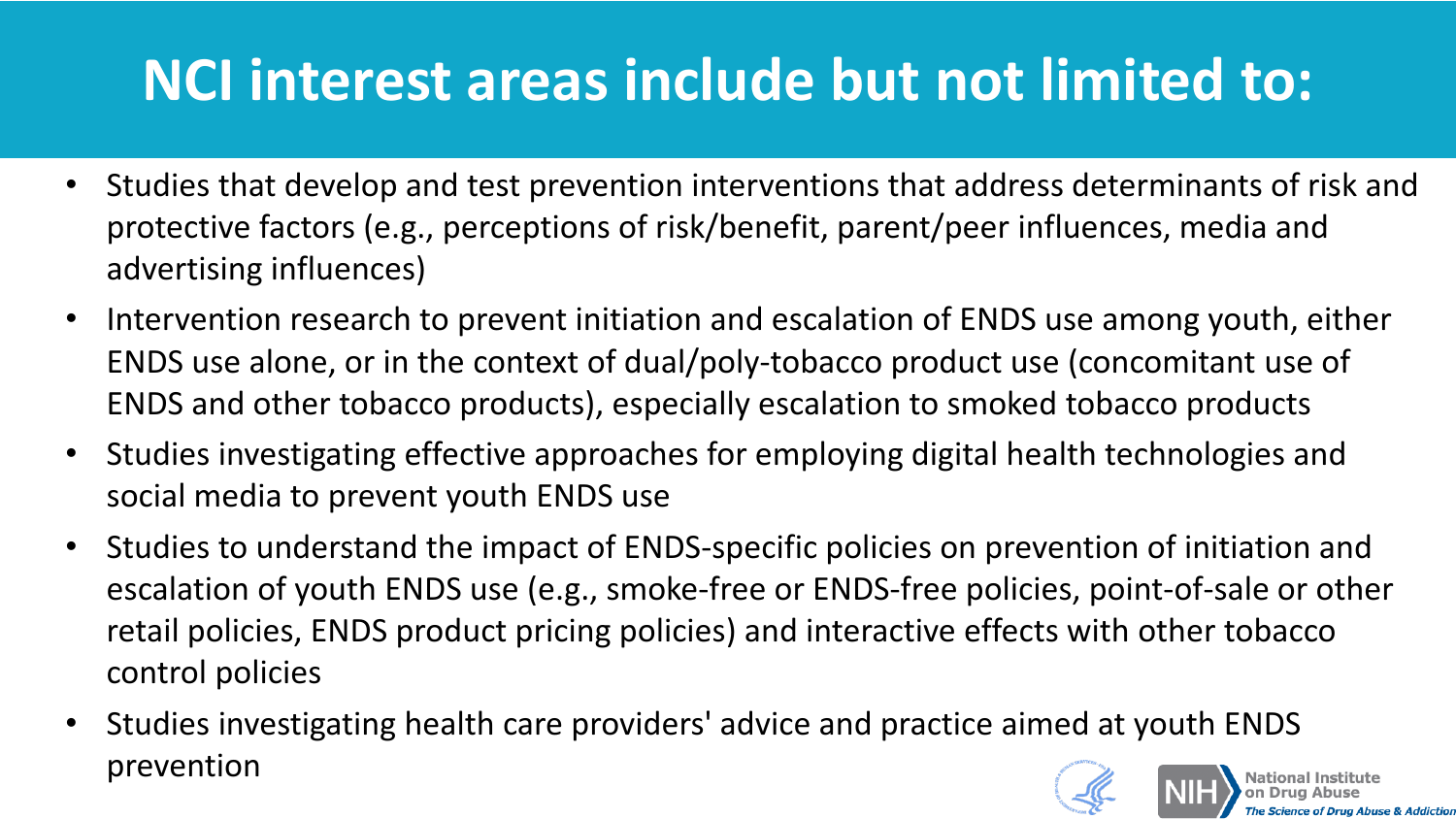## **OBSSR and ODP Interests:**

- • OBSSR/ODP are supporting the goals of NIDA and NCI
	- o Applicants should not try to tailor their aims to OBSSR or ODP, but rather, should focus on the goals as stated in the RFA.
	- o Applicants are encouraged to seek guidance from NIDA and NCI scientific contacts regarding responsiveness of proposed specific aims.
- • OBSSR/ODP will play a co-funding role post review; they will not be involved in the pre- submission process.
	- o OBSSR/ODP intends to supplement the RFA set-aside money to help NIDA and NCI support as many meritorious grants as possible at the time of pay.
	- o Decisions about OBSSR/ODP co-funding will be made by NIH staff post-review and may not be requested by applicants in advance.

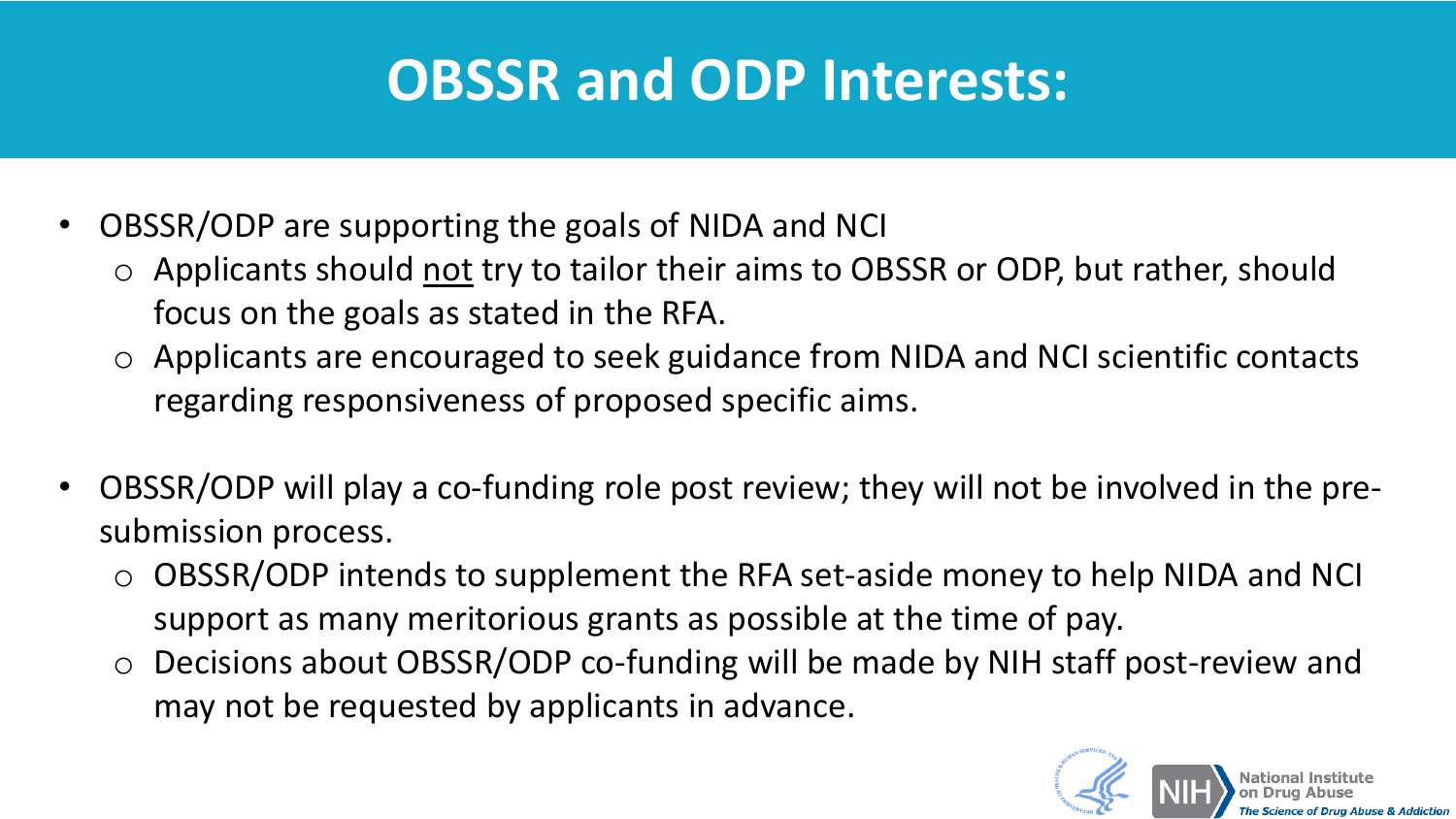## **Review FOA for Specific Details and Instructions**

- Section I FOA Description
- Section II Award Information
- Section III Eligibility Information
- Section IV Application and Submission
- Section V Application Review Information
- Section VI Award Administration Information
- Section VII Agency Contacts
- Section VIII Other Information

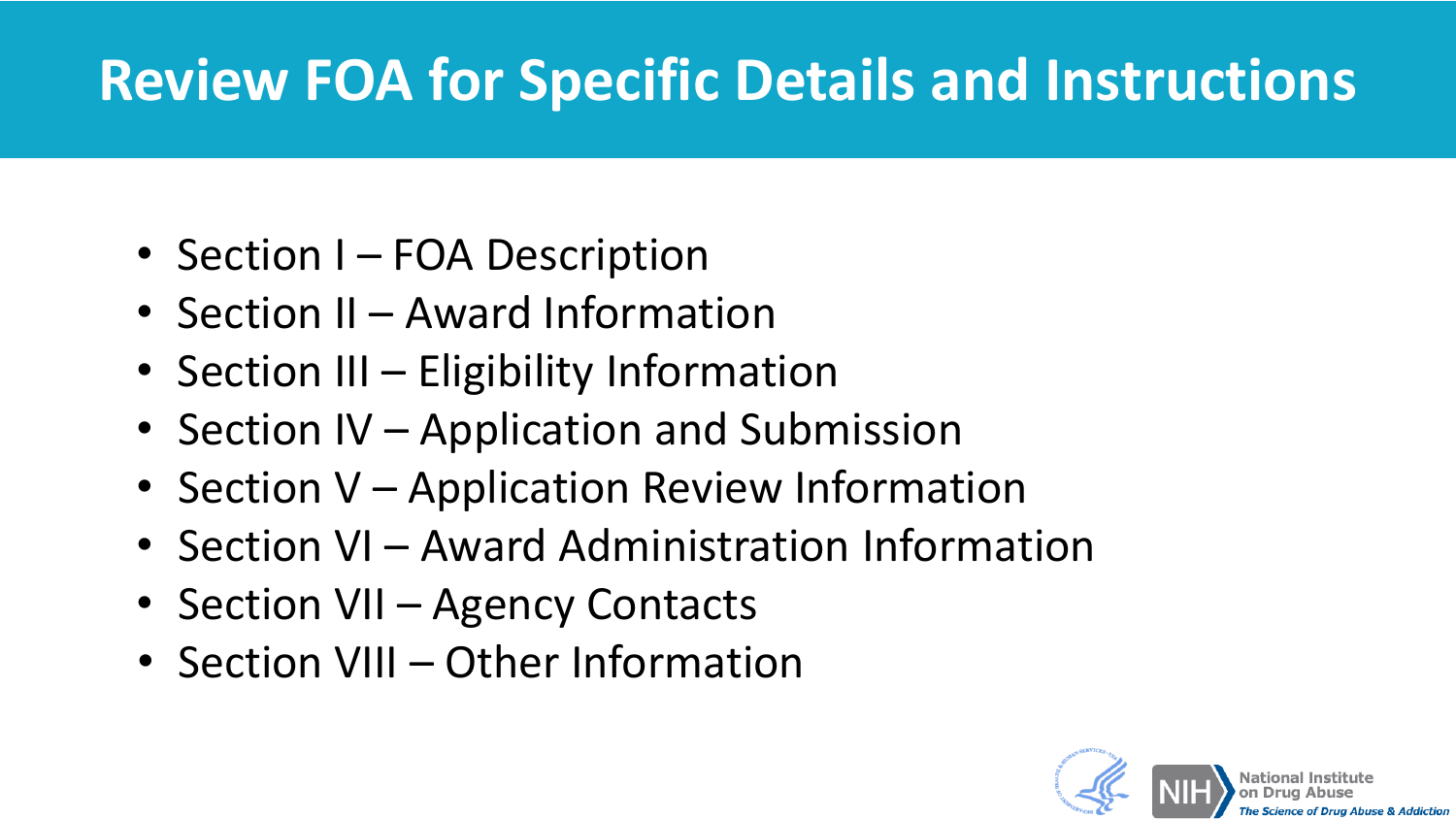

Letter of Intent Due Date: September 19, 2020

Application Due Date: October 19, 2020 (this is a Monday)

AIDS Application Due Date: Not applicable to this FOA

Scientific Merit Review: March 2021

Advisory Council Review: May 2021

Earliest Start Date: July 2021

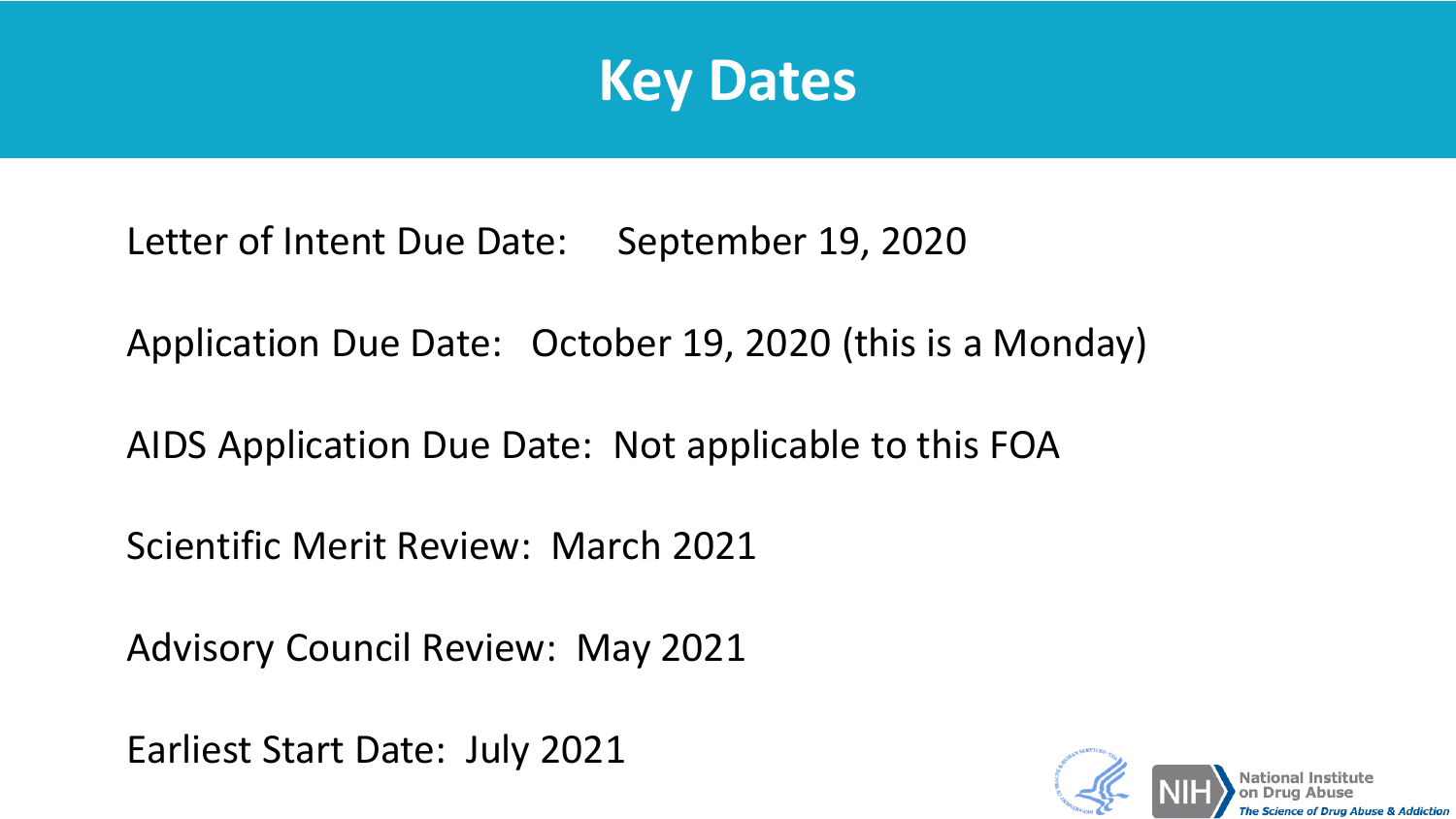## **Award and Eligibility Information**

- Award Information:
	- o The FOA will support New Applications
	- $\circ$  The FOA is Clinical Trial Optional accepting applications that either propose or do not propose clinical trials (as specified in the FOA)
	- o Funds Available and Anticipated Number of Awards:
		- NIDA intends to commit \$1,000,000 to fund 1-3 awards
		- NCI intends to commit \$1,000,000 to fund 1-3 awards
	- o Application budgets are limited to \$500,000 direct costs per year.
	- $\circ$  The maximum project period is 5 years
- Eligibility:
	- $\circ$  Refer to the FOA for specific information on eligible applicants, eligible individuals, required registrations, and other eligibility information

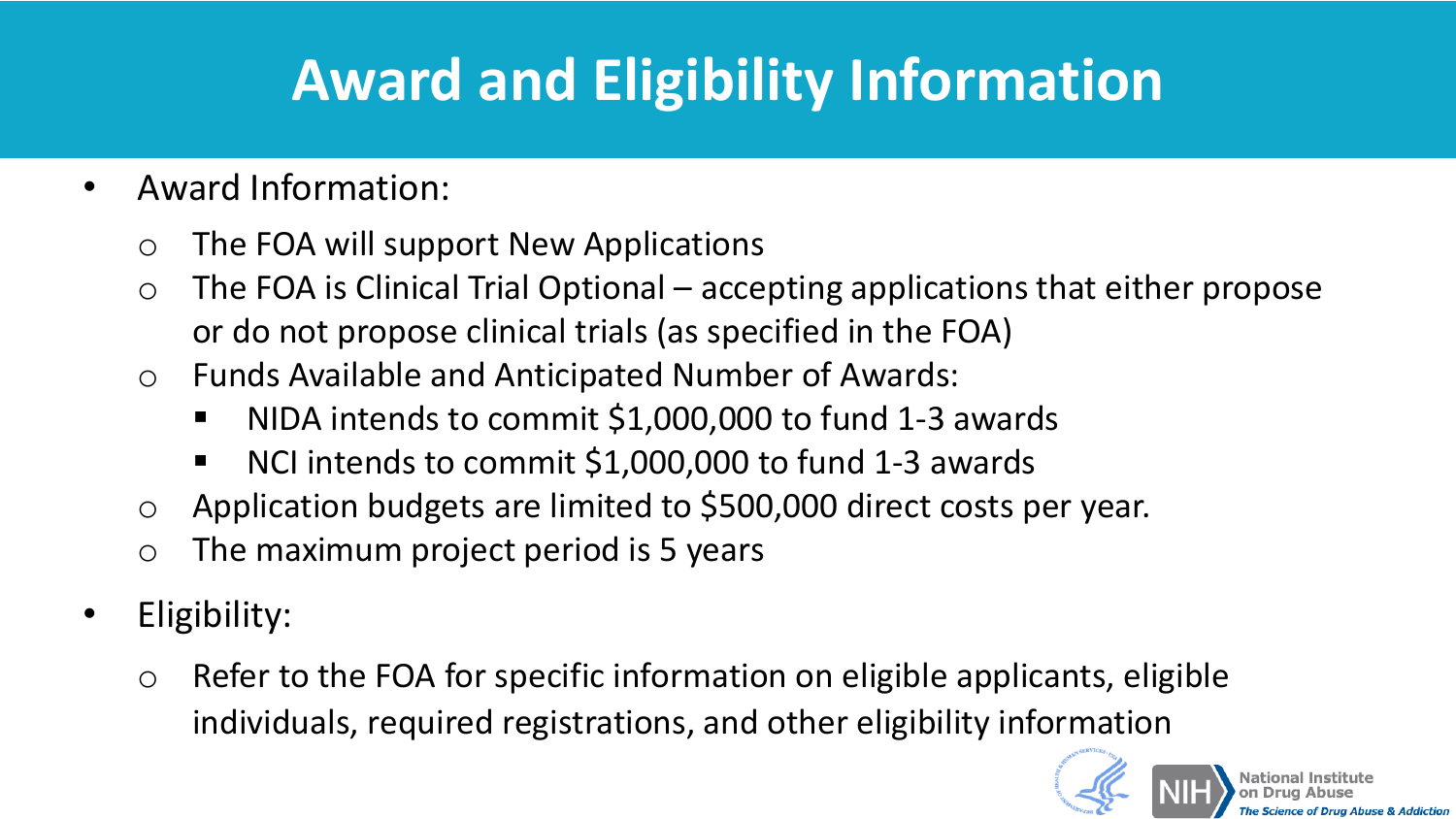## **Review Information**

- Applications submitted to the NIH in support of the [NIH mission](https://grants.nih.gov/grants/guide/url_redirect.htm?id=11149) are evaluated for scientific and technical merit through the NIH peer review system
- Applications will be assigned to a Special Emphasis Panel organized by NIDA
- The Review meeting will be held in March 2021
- • Review criteria described in Section V of the FOA will be considered in the review process (starred criteria contain additions specific to the FOA)
	- Significance\*
	- **Investigators**
	- Innovation
	- Approach\*
	- **Environment**
	- **Additional Review Criteria: Study Timeline and Milestones and Milestones**

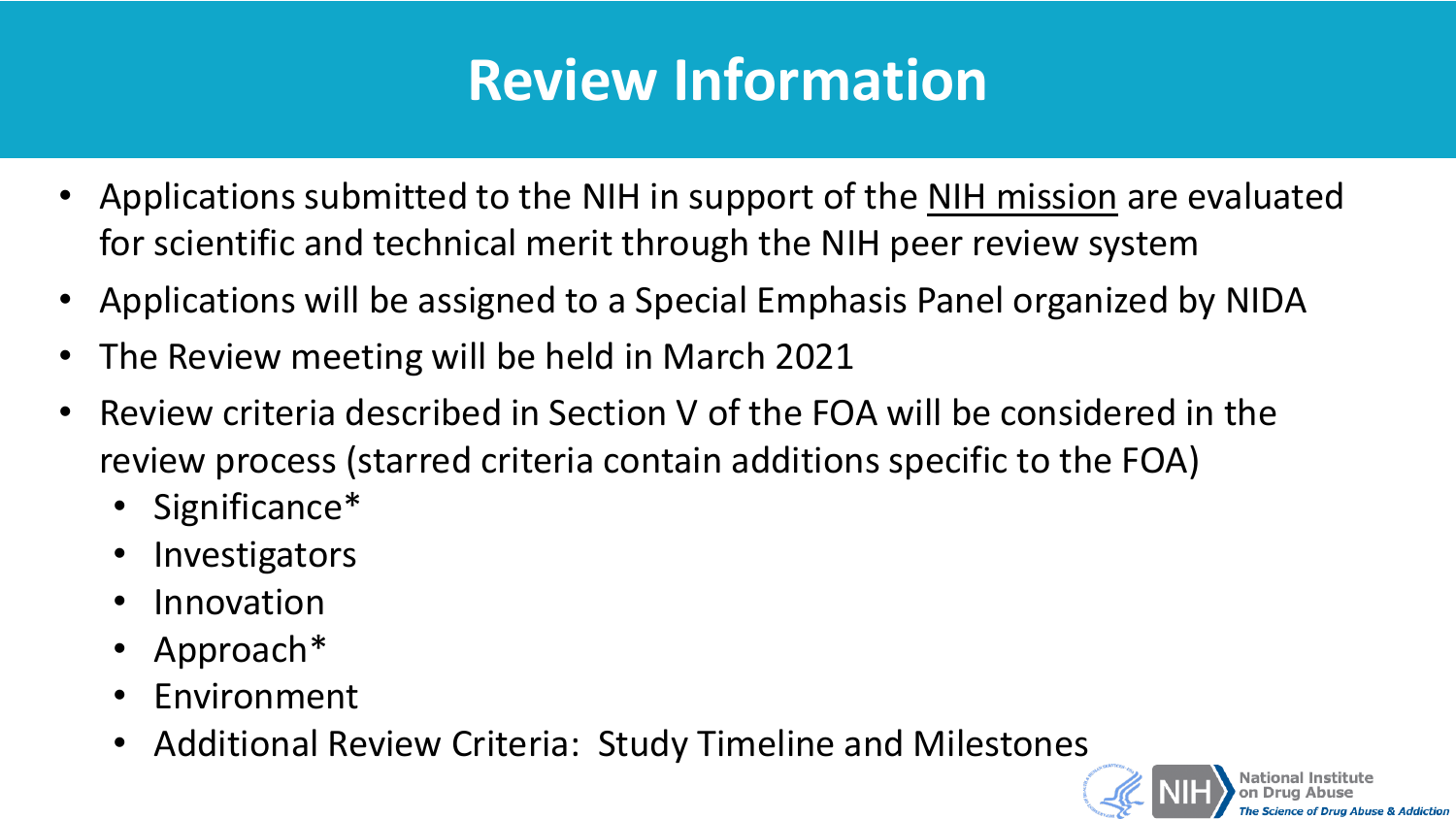### **Non Responsive Applications**

- • Applications that do not propose (1) research to test the efficacy or effectiveness of interventions to prevent initiation and/or escalation of ENDS use among adolescents; and/or (2) research on the impact of tobacco control and ENDS-specific policies on adolescent ENDS use outcomes will be considered non-responsive and will not be reviewed.
- • Applications that do not include a study timeline with milestones will be considered non-responsive and will be withdrawn without review.

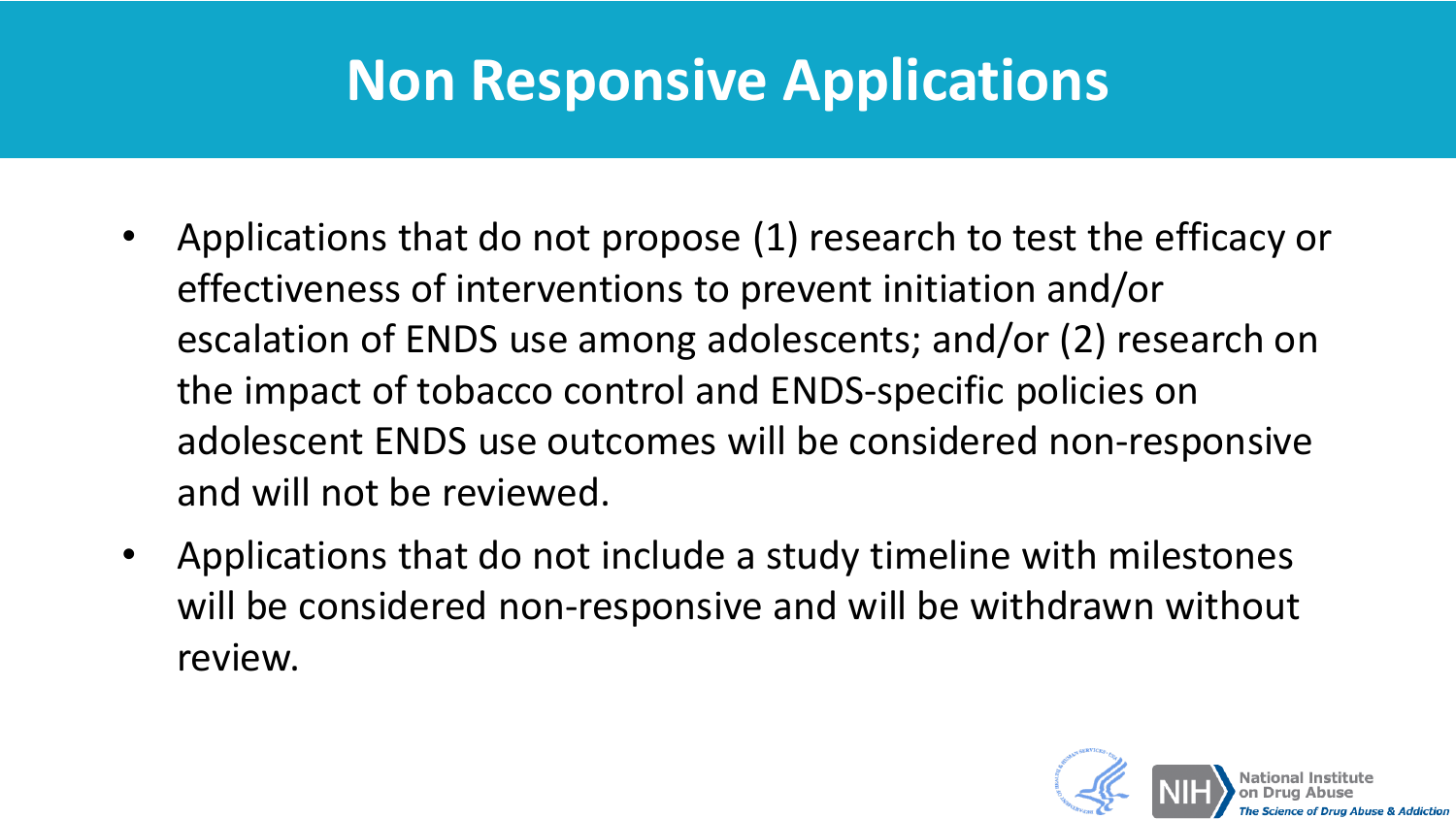### **Questions**

Some initial questions we received and answers:

• Q – Do we need to submit a letter of intent?

 A letter of intent is requested 30 days in advance of the application due date but it is not required, is not binding, and does not enter into the review of a subsequent application. The information it contains allows IC staff to estimate the potential review workload and plan the review.

• Q – Is the focus of the RFA on the development or evaluation of a prevention program, or both?

 A-For intervention research, the RFA is interested in studies to test the efficacy or effectiveness of the intervention. This could include testing the efficacy of a novel intervention.

 A—The RFA is not specific to school-based research. • Q—Is there more interest in school-based interventions?